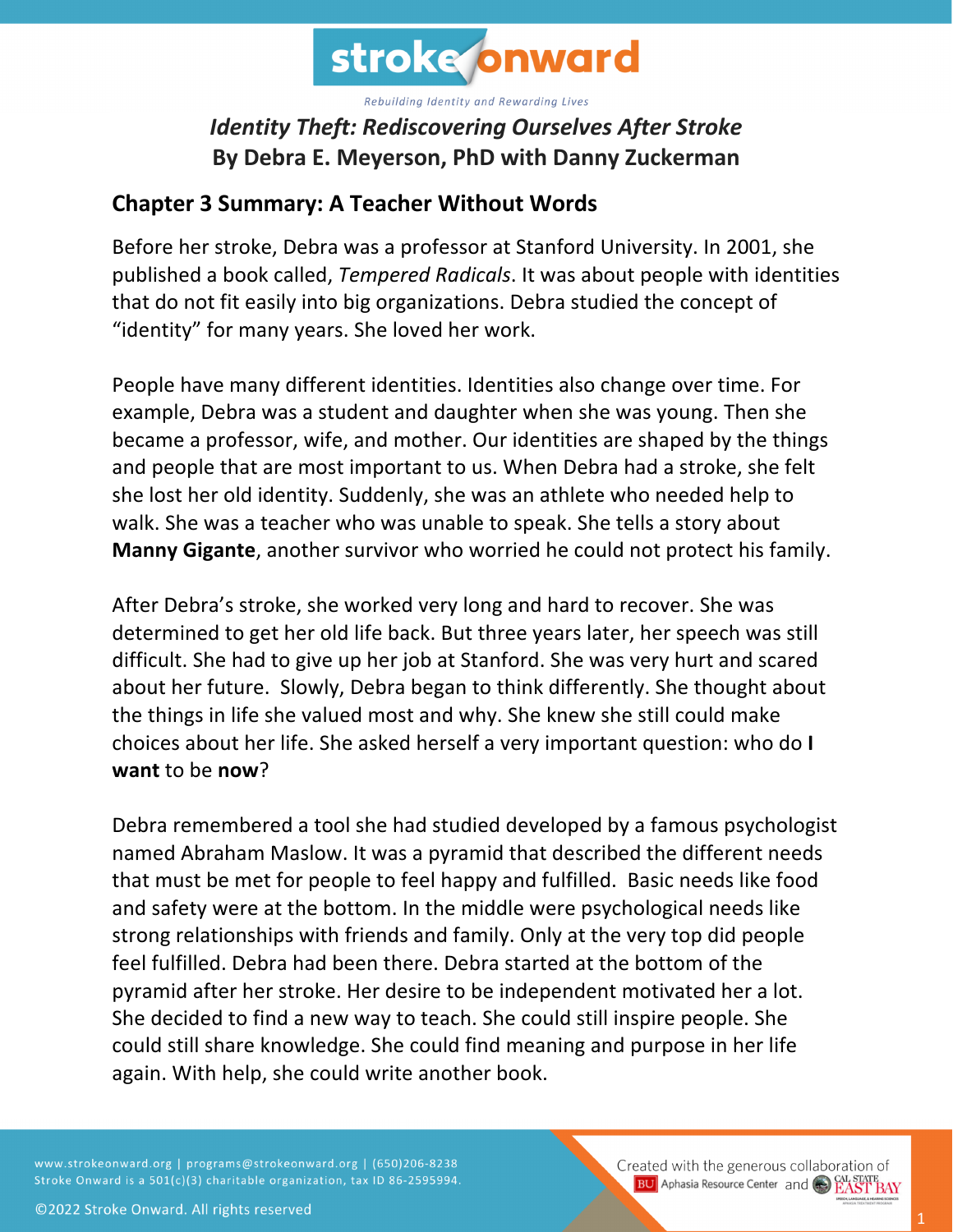

## **Chapter 3 Highlights: A Teacher Without Words**

- **1.** Debra tells us about her life before her stroke. She was a university professor and consultant. She was passionate about her work. In 2001 she published a book called *Tempered Radicals*. It was about people whose personal identities sometimes made it hard for them to fit easily into big organizations. Debra studied the concept of identity as a scholar for many years.
- **2.** People often define their identity by their roles in life. We each have multiple identities that change with time. For example, Debra was a student and daughter. Then she became a professor, wife, and mother. Our identities relate to other people. They also reflect the things that are most important to us.
- **3.** When Debra's stroke happened, she felt that the old ways she defined herself were no longer true. She was confused about her identity. She was an athlete who now needed help to walk. A mother who was comforted by her children.
- **4.** Debra introduces **Manny Gigante**, another stroke survivor. Manny was a hard working software engineer in California. When he was 29 years old, he had a bad stroke. Manny's young son died in an accident after Manny's stroke. Could Manny have stopped the accident before his stroke? Using a wheelchair made him worry he could not protect his family.
- **5.** After Debra's stroke, her life changed a lot. This was very difficult for her to accept. She was stubborn and refused to give up her career at Stanford University. It was something she had worked so hard to build. She wanted to ski and bike. She wanted to go on adventures with her family. She kept working hard to recover her old life.

www.strokeonward.org | programs@strokeonward.org | (650)206-8238 Stroke Onward is a 501(c)(3) charitable organization, tax ID 86-2595994.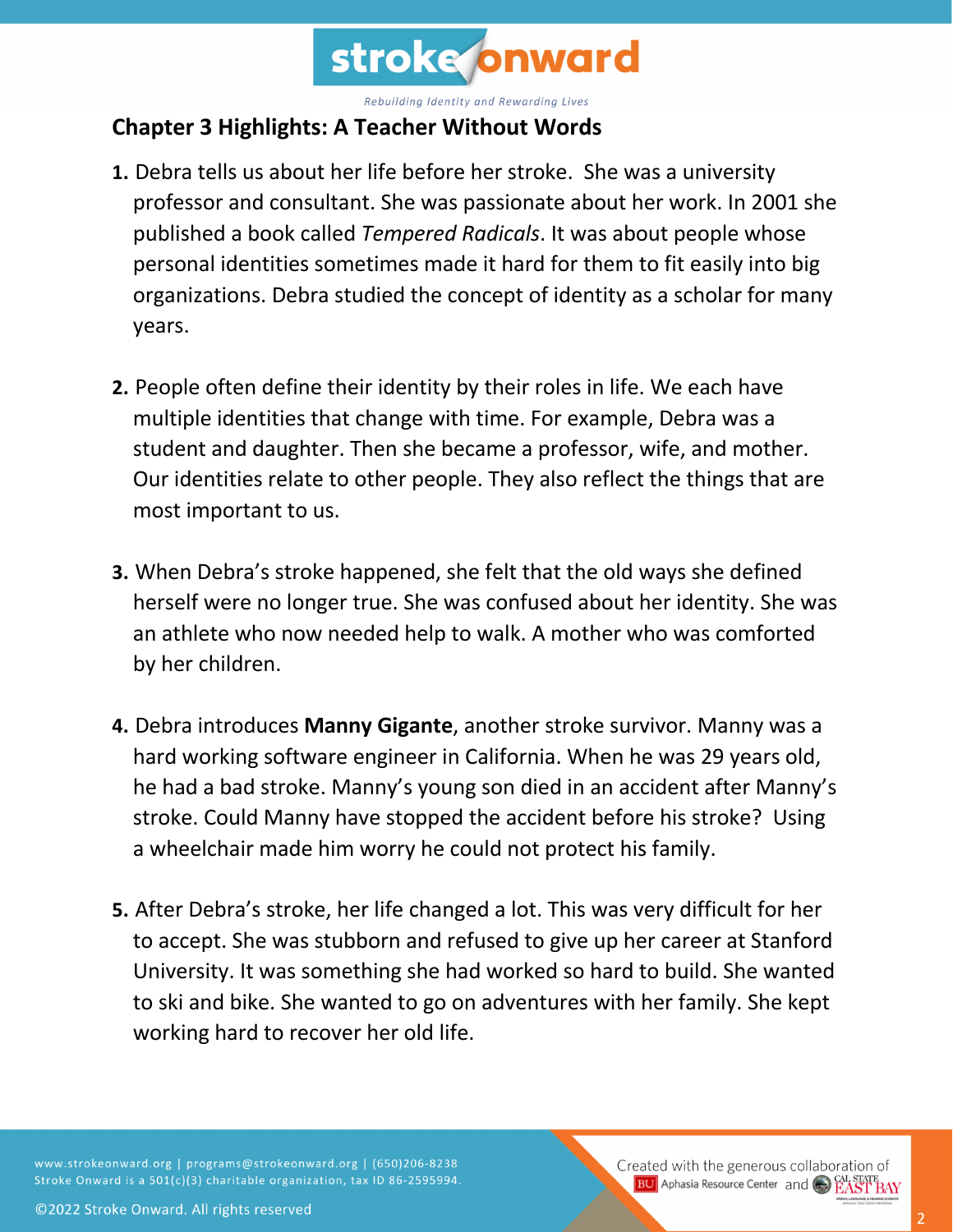

- **6.** Three years after her stroke, Debra's speech was still difficult. She could not teach and research at Stanford anymore. She was very hurt. And she was very scared about her future. She cared a lot about her work and the topics she studied. Who would she be without them?
- **7.** Debra tried to accept that her life had changed. It was very hard. She was so frustrated. Sometimes she felt hopeless and trapped. Her emotions were complex and scared her. Debra started to wonder if she had lost important parts of her life and identity forever.
- **8.** Slowly, some of the ideas Debra had once taught as a professor began to help her. She tried to understand what made her happy and why. Debra realized she still could make choices in her life. She asked herself a very important question: who do **I want** to be **now**?
- **9.** Debra remembered a tool she had studied. It was created by a famous psychologist named Abraham Maslow. It is a pyramid of the different needs people must address to feel happy and fulfilled. The needs at the bottom of Maslow's pyramid are basic ones: do I have the food, water, warmth, and rest my basic needs? Am I safe from harm?
- **10.** The middle level of needs are psychological. Do I have strong relationships with family and friends? Do I feel accomplished and proud? The very top of the pyramid relates to self-fulfillment: do I feel creative and powerful? Do I feel like my best self?
- **11.** Right after her stroke, Debra was at the bottom of the pyramid. She was completely dependent on the hospital and other people to keep her alive and safe. Nothing else mattered. As her health became more stable, Debra hated that people always had to help her. Her desire to be independent motivated her.

www.strokeonward.org | programs@strokeonward.org | (650)206-8238 Stroke Onward is a 501(c)(3) charitable organization, tax ID 86-2595994.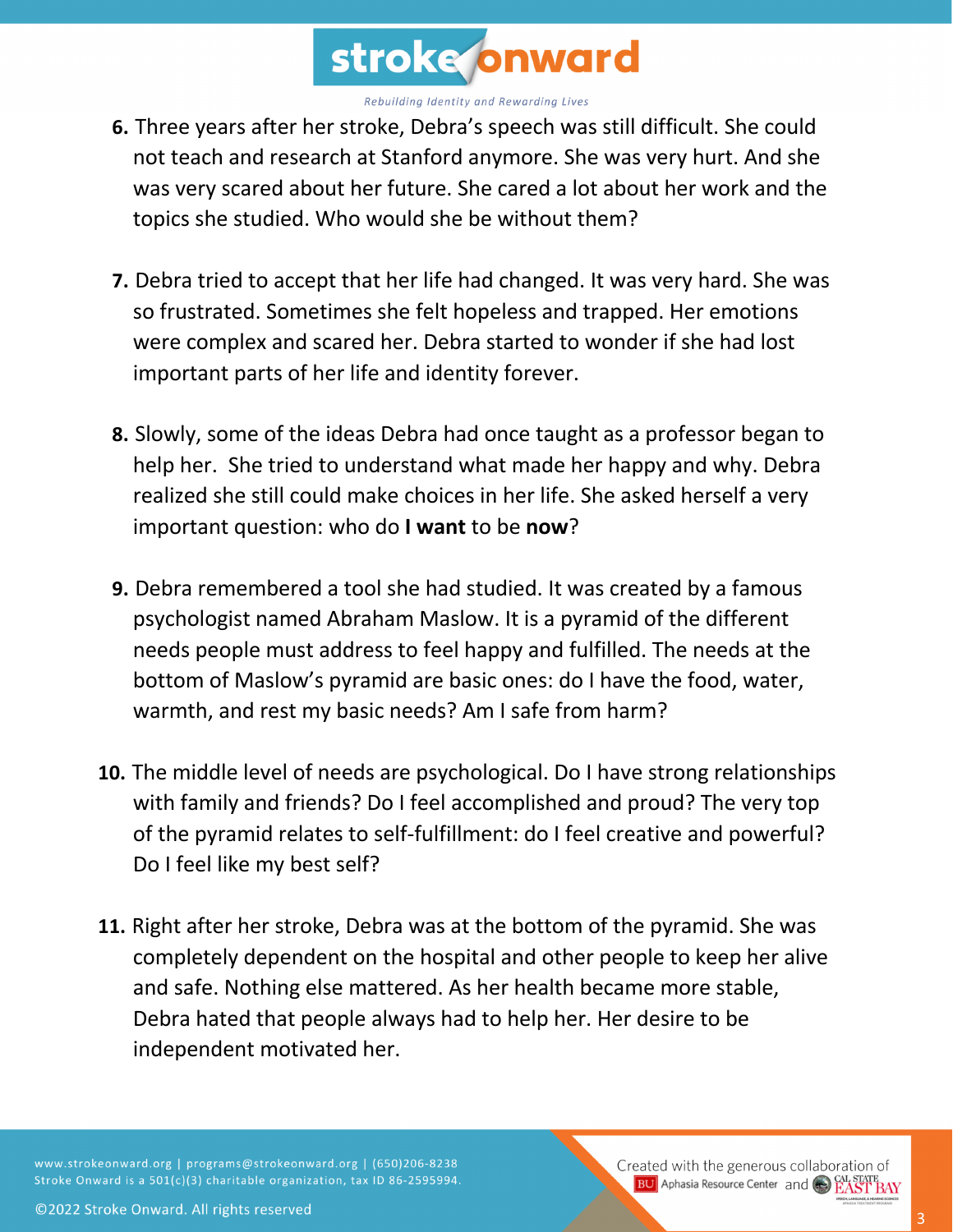

**12.** Meeting her psychological needs was harder. Without the ability to speak Debra's relationships changed. She had to find new ways to create meaning and be happy. She needed to build a different life with the abilities and limitations she had now. Debra was a teacher without words. But maybe she could teach in new ways. She could still inspire people. She could still share knowledge. With help, she could even write another book.

www.strokeonward.org | programs@strokeonward.org | (650)206-8238 Stroke Onward is a 501(c)(3) charitable organization, tax ID 86-2595994.

Created with the generous collaboration of **BU** Aphasia Resource Center and **COL STATE**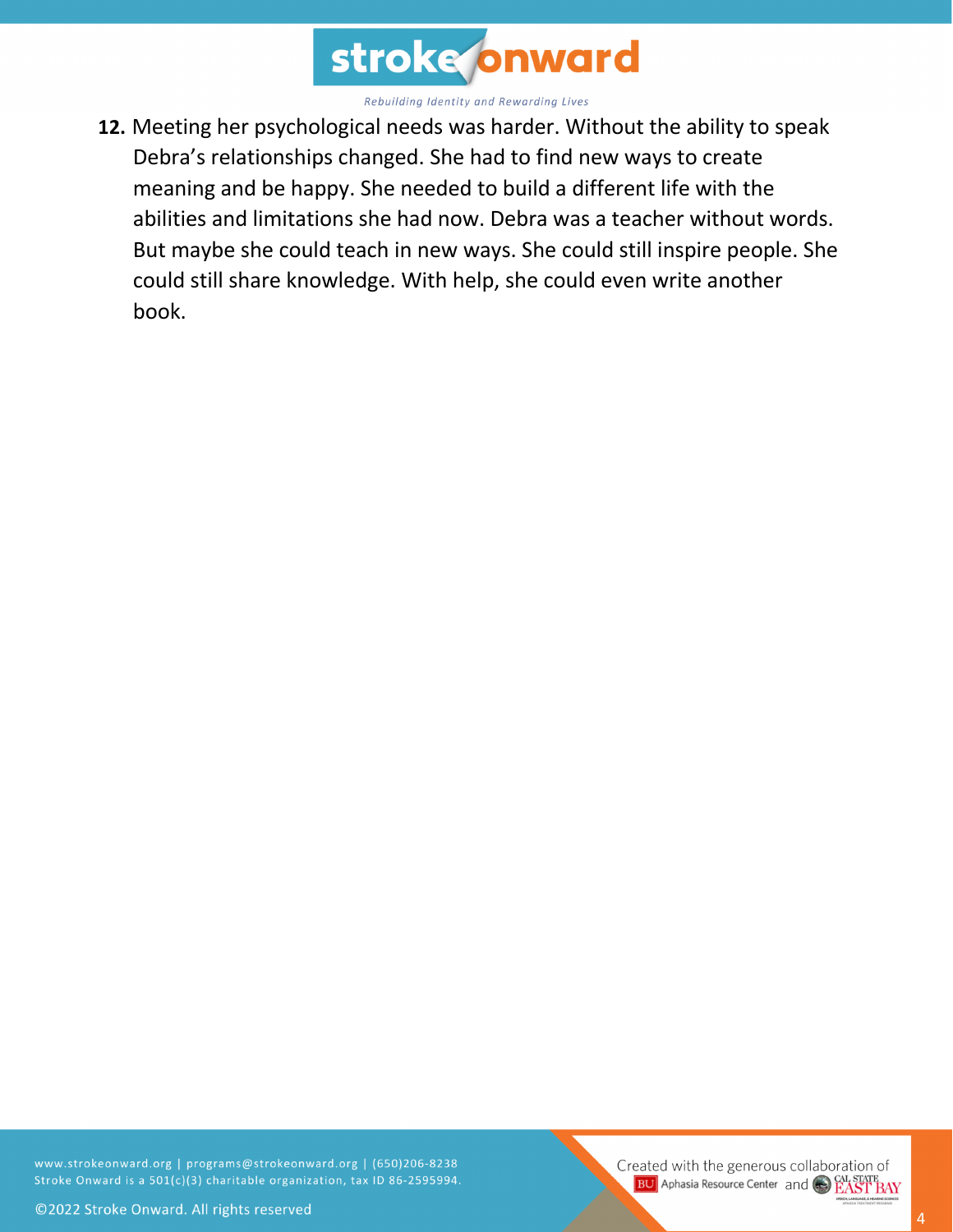

## **Chapter 3 Points for Reflection: A Teacher Without Words**

**1.** Debra feels her identity was changed a lot by her stroke. How much do **you feel your identity** was **changed** by your stroke?

| Very Little |                |                                                                                                                         | Some           |              |   |                |        |                       | A Lot |  |  |
|-------------|----------------|-------------------------------------------------------------------------------------------------------------------------|----------------|--------------|---|----------------|--------|-----------------------|-------|--|--|
| 1           | $\overline{2}$ | $\overline{3}$                                                                                                          | $\overline{4}$ | 5            | 6 | $\overline{7}$ | 8      | 9                     | 10    |  |  |
|             |                | 2. What parts of your identity and life were changed by your stroke? (circle<br>all that apply). What changed the most? |                |              |   |                |        |                       |       |  |  |
| Family      |                |                                                                                                                         | <b>Friends</b> |              |   |                | Career |                       |       |  |  |
|             |                |                                                                                                                         | Home Life      |              |   |                |        |                       |       |  |  |
|             | My Dreams      |                                                                                                                         |                | What I Value |   |                |        | <b>Something Else</b> |       |  |  |

**3.** Manny worried that he could not be a good father and protect his family after his stroke. Were **you worried** about your family and friendships after your stroke?

| Very Worried |  |  | Somewhat Worried | No Worries at All    |  |  |  |  |
|--------------|--|--|------------------|----------------------|--|--|--|--|
|              |  |  |                  | 1 2 3 4 5 6 7 8 9 10 |  |  |  |  |

**4.** Debra worked very hard to recover. It was very **important** to her to be **independent**. Was **regaining independence** a high **priority to you**?

| Not at All |  | Somewhat Important   |  |  |  |  |  | Very Important |  |  |
|------------|--|----------------------|--|--|--|--|--|----------------|--|--|
|            |  | 1 2 3 4 5 6 7 8 9 10 |  |  |  |  |  |                |  |  |

**5.** How would you describe your identity **when you were a child**? (For example: I was a son/daughter, I was a brother/sister/only child, I played sports, I studied hard, I liked to tell jokes…)?

www.strokeonward.org | programs@strokeonward.org | (650)206-8238 Stroke Onward is a 501(c)(3) charitable organization, tax ID 86-2595994. Created with the generous collaboration of **BU** Aphasia Resource Center and CAL STATE BAY